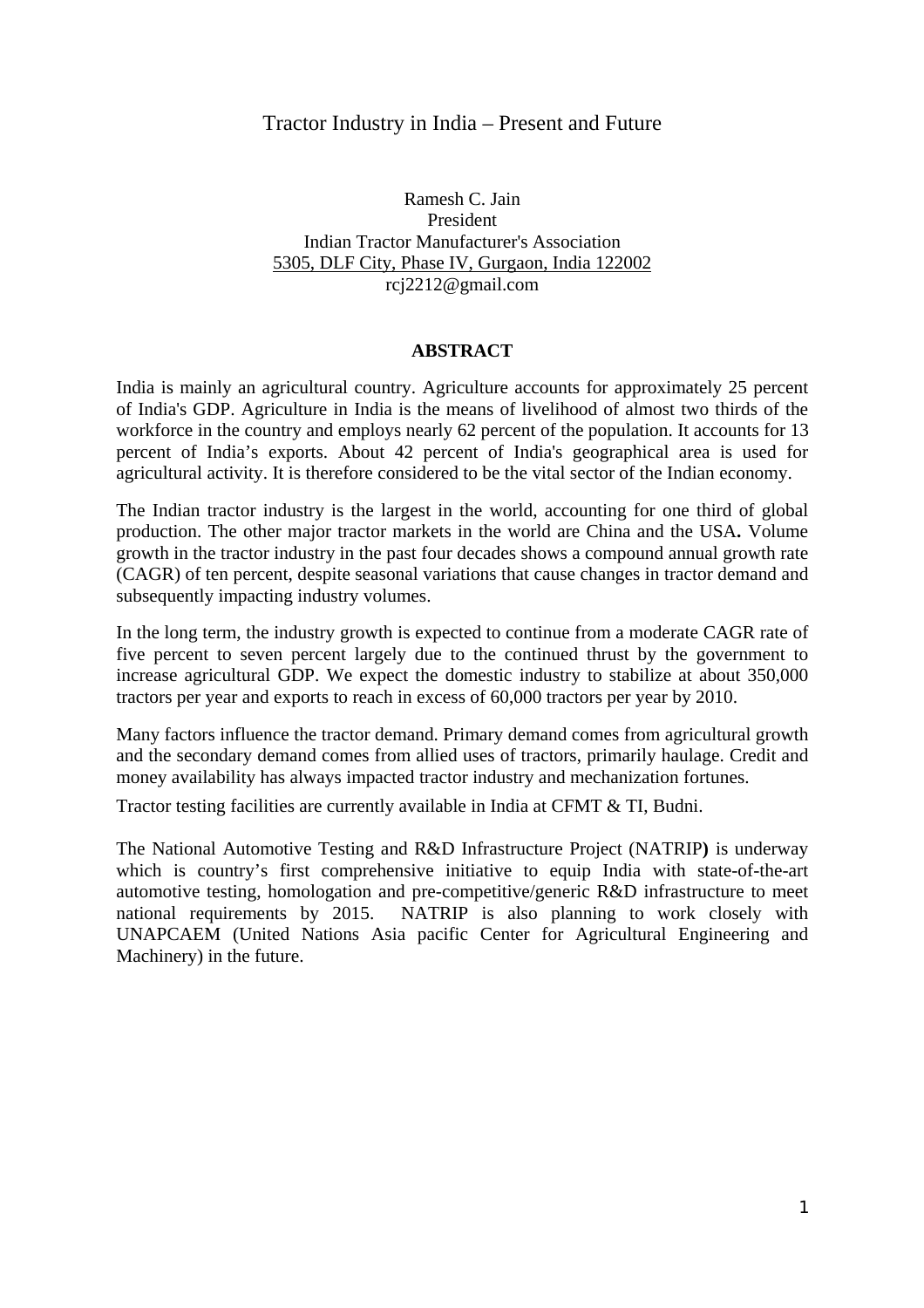## **1. INTRODUCTION**

### **TRACTOR INDUSTRY IN INDIA – PRESENT AND FUTURE**

Prior to the 1960s, India had to import most of its food. But improved farming techniques, including farm mechanization, the use of irrigation and high-yield grains, have greatly increased the food production and allowed India to become self-reliant with regards to food. However, since most of the cropped area, even now, does not have any assured irrigation, monsoons assume a crucial role in influencing agricultural production.

## 1.1 **Agricultural development**

Agricultural development in India can be categorized into four major periods:

- 1. **Pre-Green Revolution** –This was before 1960s, when there was boost in the productivity growth of coarse grains and pulses per unit of land.
- 2. **Green Revolution (mid 1960s to mid 1980s)** This was a period of expansion of area and rapid growth in productivity of wheat and rice, expansion of agricultural research and establishment of national infrastructure.
- 3. **Post-Green Revolution (mid 1980s 2000)** This was a period of continued growth in productivity achieved through intensification of chemical use and labor, and also expansion of area under maize, cotton, sugarcane and oil seeds.
- **4. The Current Stage (2000 present) -** The current stage is characterized by the following:
- Further diversification of cropping patterns from low- value to high-value crops, such as fruits, vegetables, flowers and other horticultural crops for domestic consumption, processing and export
- Regaining "Agricultural Dynamism," a key goal of eleventh Five Year Plan
- Aiming to achieve a sustained growth rate of four to five percent.
- Improvements in farm mechanization

#### 1.2 **Highlights of the Indian Agricultural Sector**

- Key sector of economy
- Contributes to 25 percent of Indian GDP
- Accounts for 13 percent of India's exports
- Second largest producer of rice and wheat in the world
- Largest producer of pulses
- Fourth largest producer of coarse grains
- Second largest producer of vegetables, groundnuts & fruits
- Current average growth rate: 2.2 percent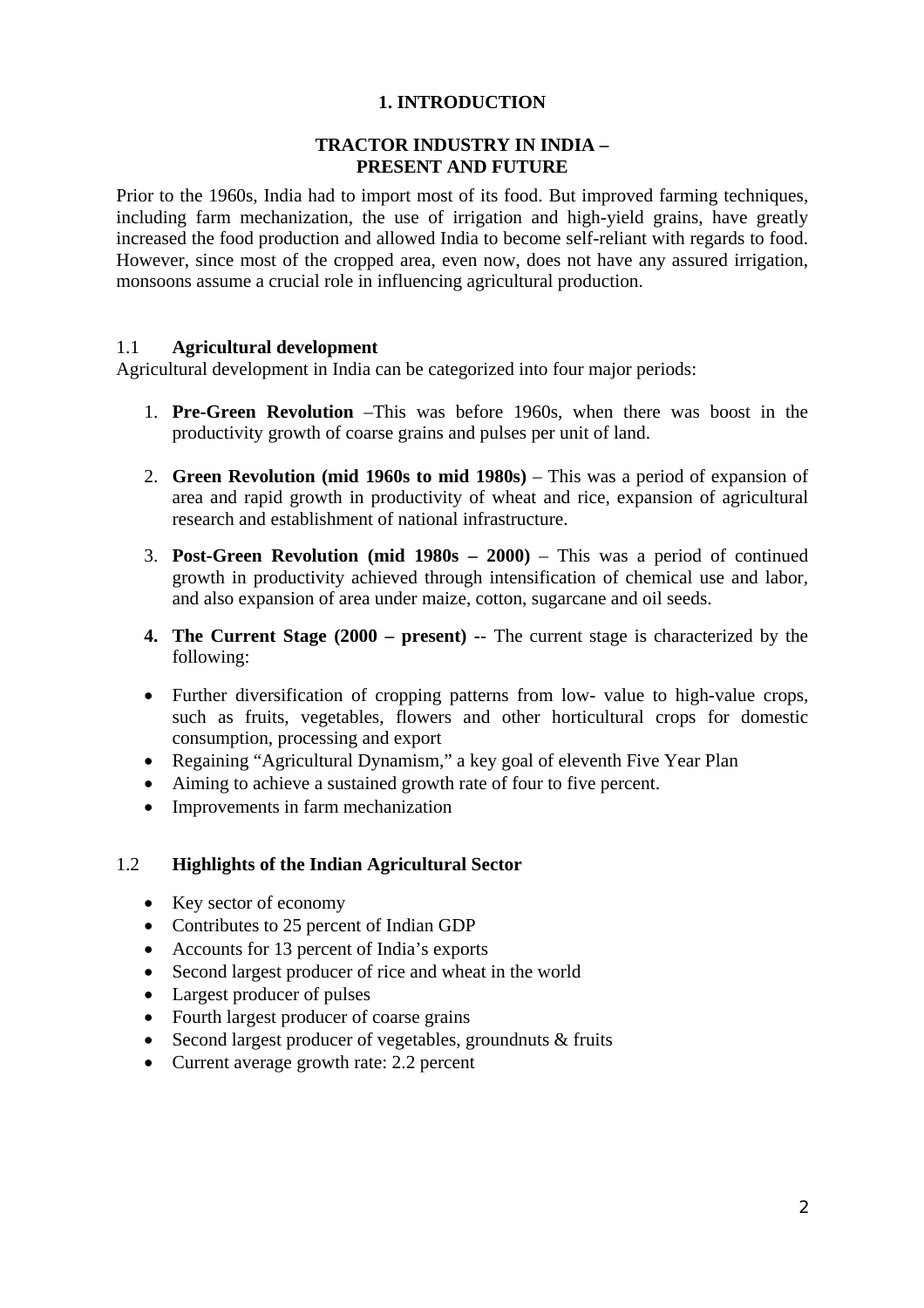

Source: World Development Indicators

Figure 1. Global Agricultural Value Added

## 1.3 **India – Vision 2020**

Rising productivity and rapid diversification in agricultural sector.

The international league table

- Total proportion of work force involved in agriculture is expected to decrease from 56 to 40%.
- Growth rates are expected to reach four to five percent from current average growth rate of 2.2 percent.
- Agriculture-based energy policy to focus on production of fuel oil and biomass power – could generate lucrative alternate markets for farm production while reducing the country's dependence on imported fuels.
- Accelerated acquisition of technology capabilities to raise productivity in agriculture, industry and services.
- Sectoral composition of GDP to drop from 25 percent to six percent in 2020.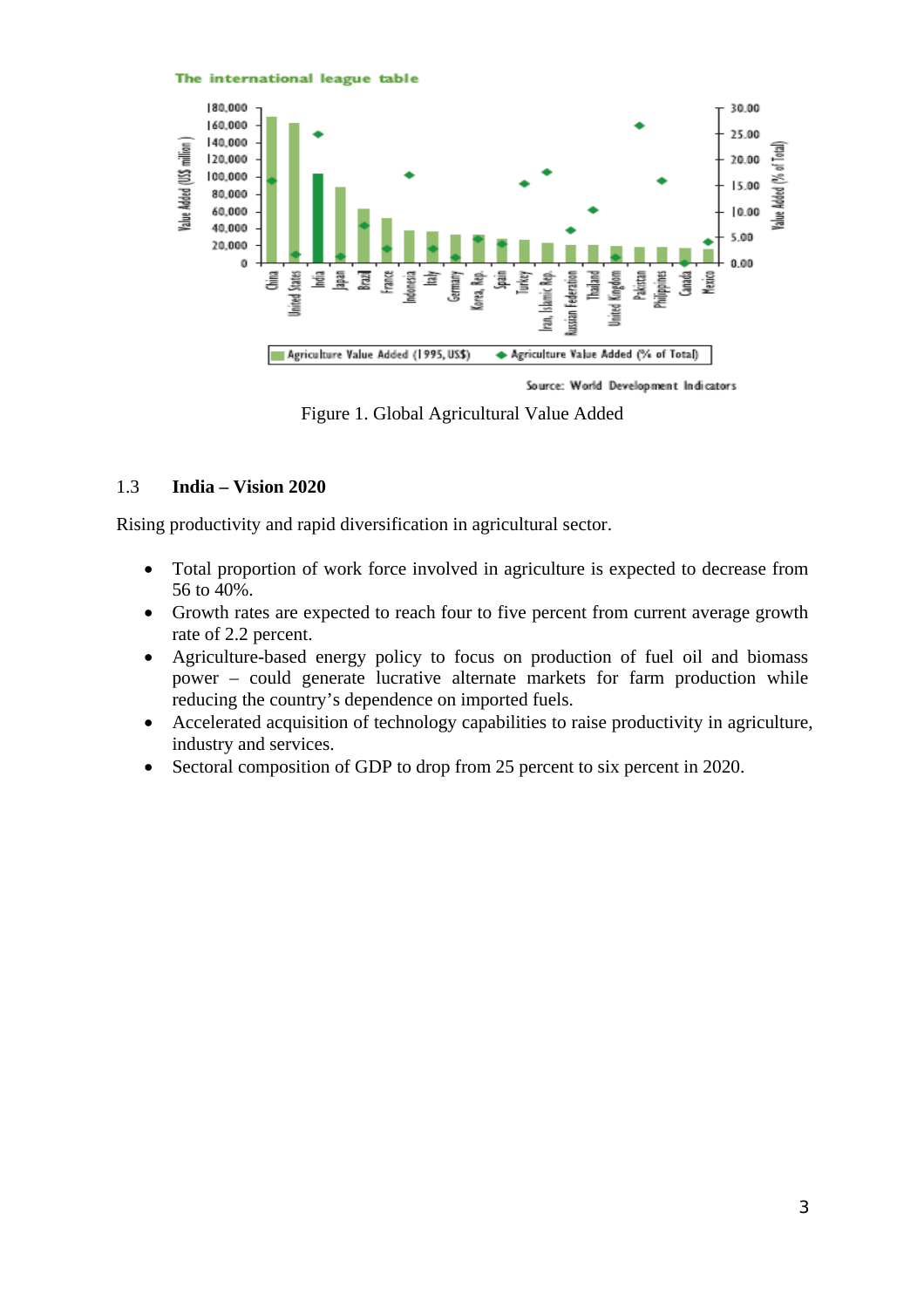#### **2. THE INDIAN TRACTOR INDUSTRY**

The Indian Tractor Industry is the largest in the world, accounting for one third of global production. The other major tractor markets in the world are China and the USA. The global spotlight on tractor manufacturing in terms of unit volume seems to be swinging away from the USA, UK and Western and Eastern Europe towards India and China, where growth in the number of producers and the total volume of production in recent years has been impressive.

Until 1960, the demand for tractors was met entirely through imports. Indigenous manufacture of tractors began in 1961, but India continued to import tractors to bridge the total needs up to the late 1970s. The Indian Tractor Industry has come a long way since then. Volume growth in the past four decades show a CAGR of 10 percent, despite seasonal variations that cause natural fluctuations in the demand for tractors, subsequently impacting industry volumes.

#### **2.1 Industry Status 2004 to 2006**

- 1. The tractor industry, which grew at a CAGR of 16 percent between 1994 and 1998, reached a plateau in 1999 to 2001. 2001 to 2003 saw the industry shrinking at a negative CAGR of 13.5 percent. The recovery phase started from mid-2004 and is the current phase.
- 2. Strong monsoons, increased lending by the nationalized banks, and the entry of private commercial banks created a positive outlook. Firming up of commodity prices and money availability catapulted tractor demand, helping the industry regain the lost volumes at a CAGR of 19.5 percent.
- 3. Agricultural and allied GDP (at constant prices of 1999 to 2000) is estimated to have grown by 2.3 percent in 2005 to 2006 after increasing by 0.7 percent in 2004 to 2005. This growth was mainly driven by a nearly normal monsoon, rise in minimum support prices and the continued thrust of the government to boost agricultural output. This helped the industry in 2005 to 2006 to surpass the industry best of 2000 to 2001, reaching the new peak of 292,908 tractor sales.



Source: Central Statistical Organisation and CRIS INFAC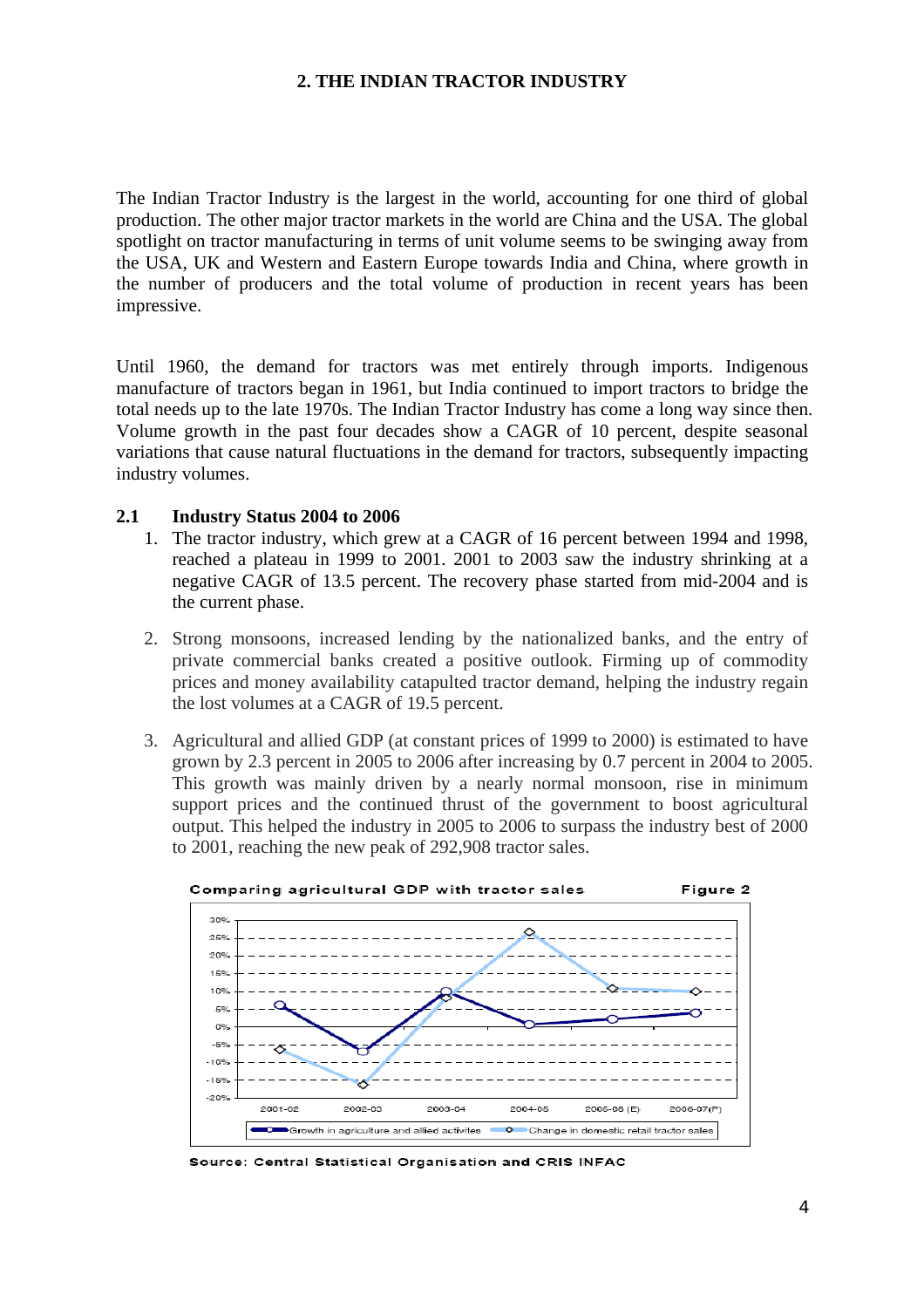- 4. The government continues to focus on increasing agricultural output. In fact, the government has targeted a four percent growth in agricultural GDP, primarily to achieve its overall GDP growth target of ten percent or more.
- 5. During Union Budget 2006-2007, the finance minister relieved the farmers of interest liability up to two percent on crop loans of principal up to Rs 100,000 (US\$1,743) taken during kharif and rabi seasons in 2005-2006. Also, the government has set a target that the short-term credit available to farmers should not exceed seven percent during 2006-2007 owing to rising interest rates. It also plans to provide to compensate the financiers for this subsidized lending rate. Although these waivers are for short-term loans, such measures augment the incomes of the farmers. Therefore, the buoyant trend and industry growth is expected to continue in the fiscal 2006-07. So far, the industry has growth of more than 30% up to August 2006.



Figure 3. Tractor industry growth (units sold)

In the long term, the industry growth is expected to continue from a moderate rate of five percent CAGR to seven percent, largely due to the continued thrust by the government to increase agricultural GDP. We expect the domestic industry to stabilize at about 350,000 tractors per year and export to reach in excess of 60,000 tractors per year by 2010.

# 2.2 **Exports**

 Tractor exports from India have grown by around 41 percent in 2005-2006, in which the US absorbed a major share. Exports to other countries, such as South Asian countries, Malaysia and Turkey, are growing rapidly as well. Indian players have aggressively started exporting to African countries by bidding for government tender requirements. Indian tractors are gaining acceptance in international markets. In the past three years, exports of Indian tractors have grown at a CAGR of over 55 percent. In 2005-2006 the industry exported 28,118 tractors.

# **2.3 Segment-wise analysis**

1. The Indian tractor market is traditionally a medium-horsepower market consisting mostly of 31-40 hp, which constitutes almost 51 percent of the total market in 2005-2006. Growth of the industry is closely related to growth in this category. The category in 2005-2006 included a sales volume of 148,000 units, up 18 percent over 2004-2005.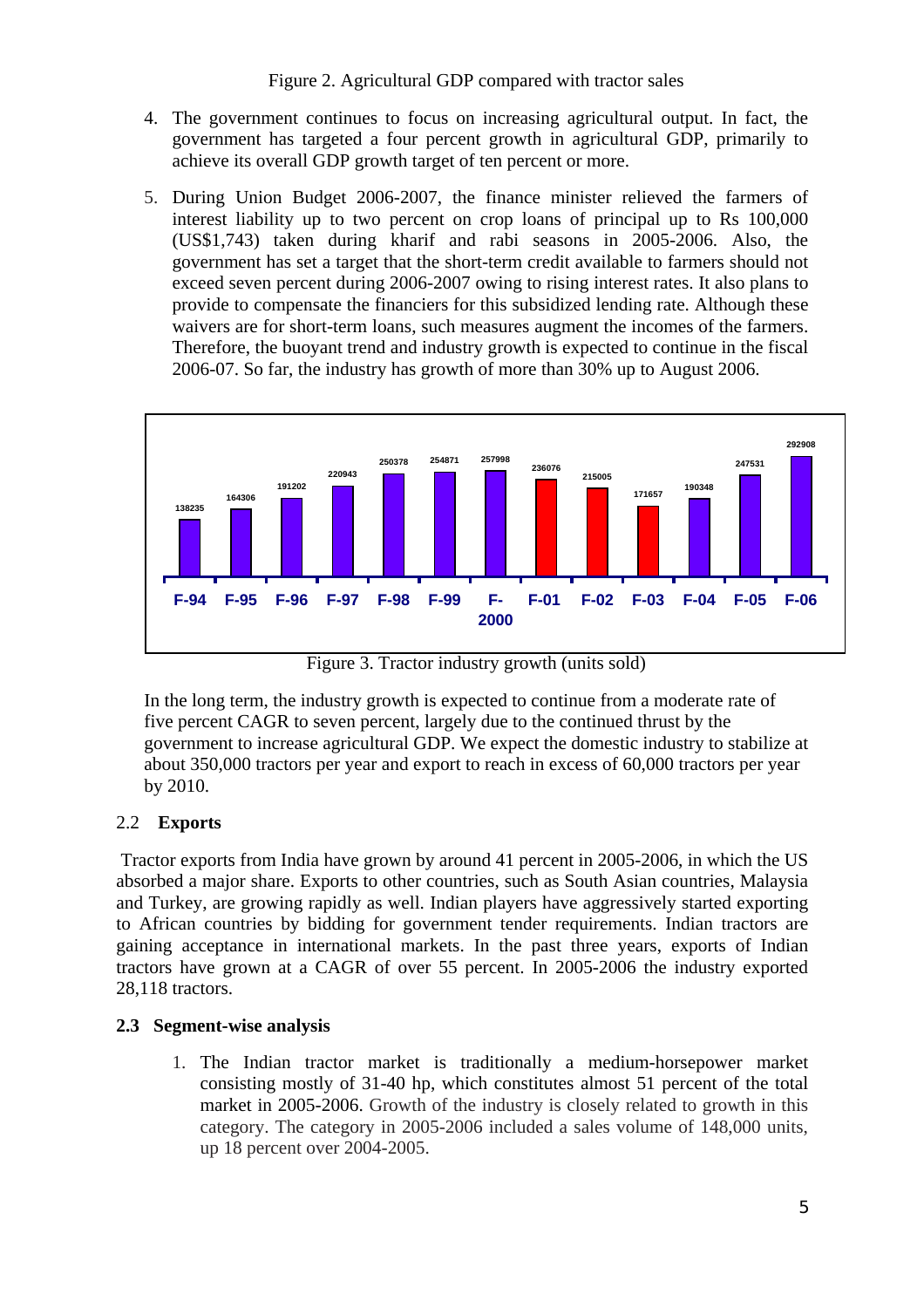

Figure 4. Tractor Sales by Power Category

- 2. The Indian tractor market is traditionally a medium-horsepower market consisting mostly of 31-40 hp, which constitutes almost 51 percent of the total market in 2005-2006. Growth of the industry is closely related to growth in this category. The category in 2005-2006 included a sales volume of 148,000 units, up 18 percent over 2004-2005.
- 3. In other-size categories, 41- 50hp category achieved the second highest growth of 34 percent over 2004-2005 and constitutes 24 percent of the total market. The 21-30 hp category had a market share of 17 percent while the above 51 hp category was around eight percent.

#### 2.4 **By-state analysis**

1. Ninety three percent of the tractor industry is concentrated in twelve major states namely, Andhra Pradesh, Bihar, Gujarat, Haryana, Karnataka, Maharashtra, Madhya Pradesh, Orissa, Punjab, Rajasthan, Tamil Nadu and Uttar Pradesh. Uttar Pradesh is the largest tractor market with 44,308 units sold in 2005-2006. Incidentally this is 3.5 percent less than 2004-2005 sales. Tractor sales in states such as Karnataka, Maharashtra, Tamil Nadu and Gujarat have shown a tremendous growth in the 2005-2006 period of 63 percent, 54 percent, 47 percent, respectively. Meanwhile, tractor sales in Bihar and Madhya Pradesh fell by 28 percent each.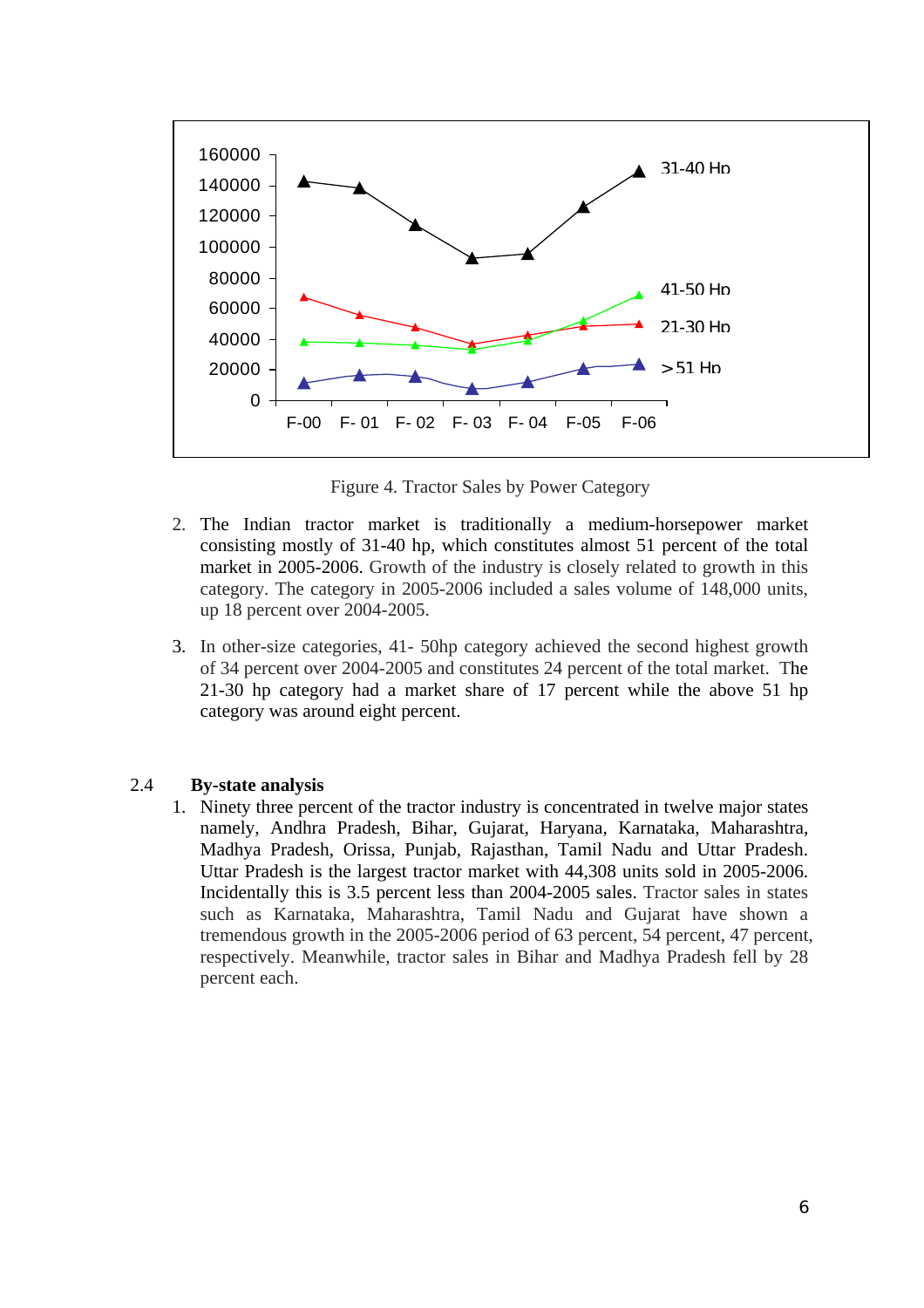

Figure 5. Tractor sales in India by state

2. On the supply side, all of the companies had increased their production and the total production reached 296,080 in FY 2006. The total industry supply was increased by 18.87 percent in FY 2005-2006 as compared to FY 2004-2005. The sharpest increase in production was in the 41-50 hp category, by 30 percent, followed by 21-30 hp category, by 21 percent. However, the 41-50 hp category grew by 8.7 percent.

## **3. CURRENT AND FUTURISTIC FEATURES OF TRACTORS IN INDIA**

Hp wise segment and tractor features are given as Annex I .

# **4. CURRENT TRENDS IN FARM MECHANIZATION**

- Increased usage of haulage and non-agricultural applications. The nonagricultural customer does not necessarily possess agricultural land.
- Moving towards secondary mechanization, leading to more use of new attachments like reaper, combine, or seed drills.
- Due to land fragmentation (bifurcation of property and formation of nuclear family), farmers with small land holdings (two to four acres) are buying tractors.
- Reduced availability of cheap farm labor.
- Business through tractor exchange (joint use) has gone up significantly in northern and western states of India.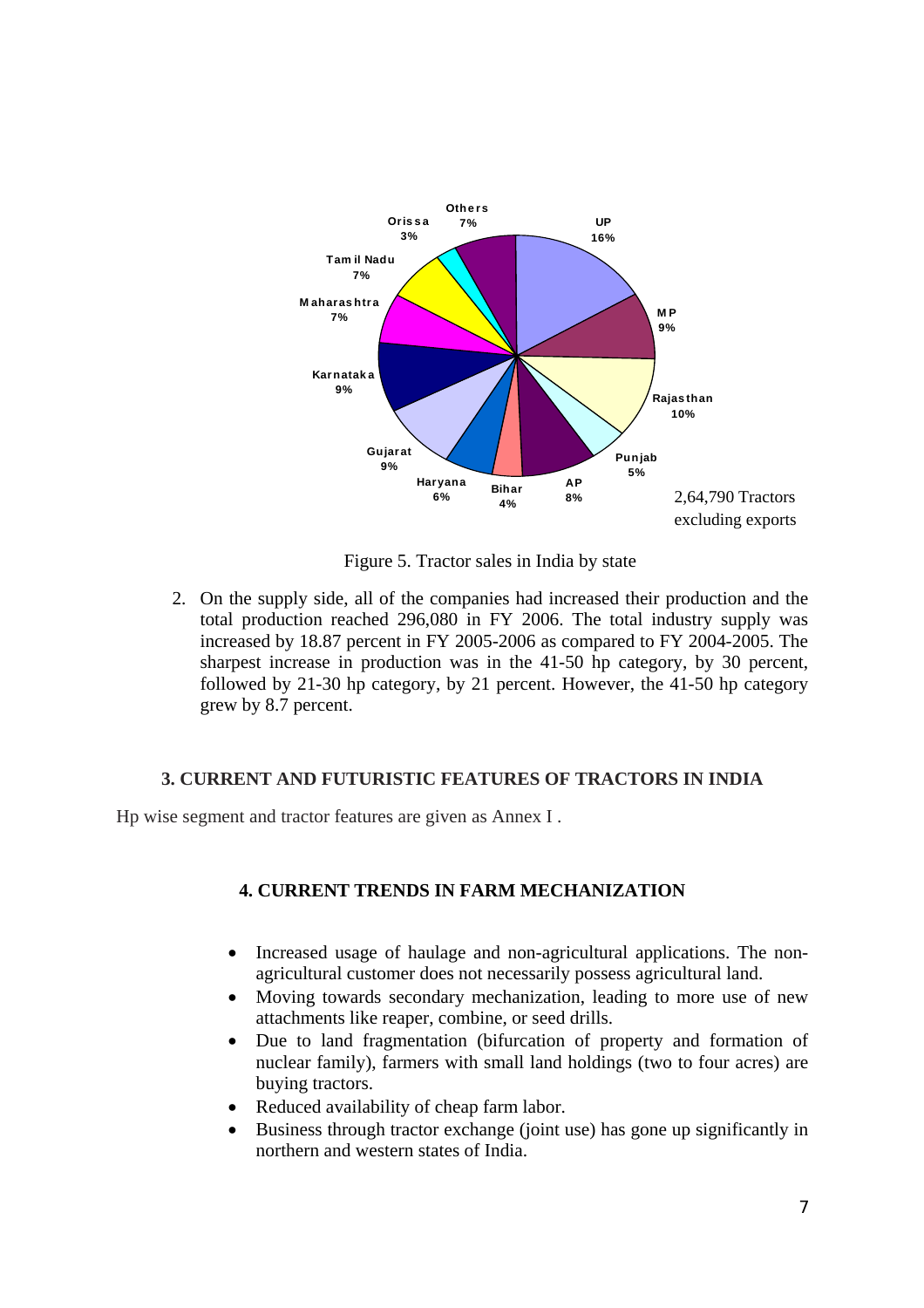• In the traditional northern Indian states, most of the tractor sales in the last few years were replacement in nature, signifying old markets. But in most other states, new markets have developed.

## **5. DRIVERS OF TRACTOR GROWTH**

Many factors influence tractor demand. Primary demand emanates from agricultural growth and the secondary demand from dual use of tractors, primarily haulage. The primary usage (agriculture) is dependent upon the following drivers:

- Expansion and Extension of Agricultural land:
	- 1. From the past 20 years, it is evident that irrigated and arable land has not increased. There is an immediate need to expand agri-land by conversion of wasteland.
	- 2. Availability of water is another important factor in guaranteeing a predictable agricultural yield, without having to depend on the yearly variations and unpredictability of monsoons. In the last four decades, very few additions have occurred with respect to direct-irrigation potential. Almost all growth has resulted from exploration of groundwater, which has led to exploitation and depletion.
	- 3. Government sponsorship of major and monumental projects like the interlinking of rivers / national policy on water resources and implementation is a foregone need. Even if the final completion is a generation away, the incremental progress that will be made during the process of implementation will catapult Indian agriculture to more than the targeted four percent of GDP. The short-term focus must be on increasing and maintaining natural water, such as natural water storages, ponds, lakes and retention dams.
	- Value additions in Farming
		- 1. Land is limited. Therefore, it must be our aim to get the maximum yield from every acre of farmable land.
		- 2. We have to look at the world as the source and consumer. The government must enable farmers to move away from low-yield to higher-value crops in a judicious manner, in order to increase farming income and to attract a new crop of young farmers.
	- Return on Investment (RoI) increases in farming will attract educated youth and will become another satisfying, future job-opportunity.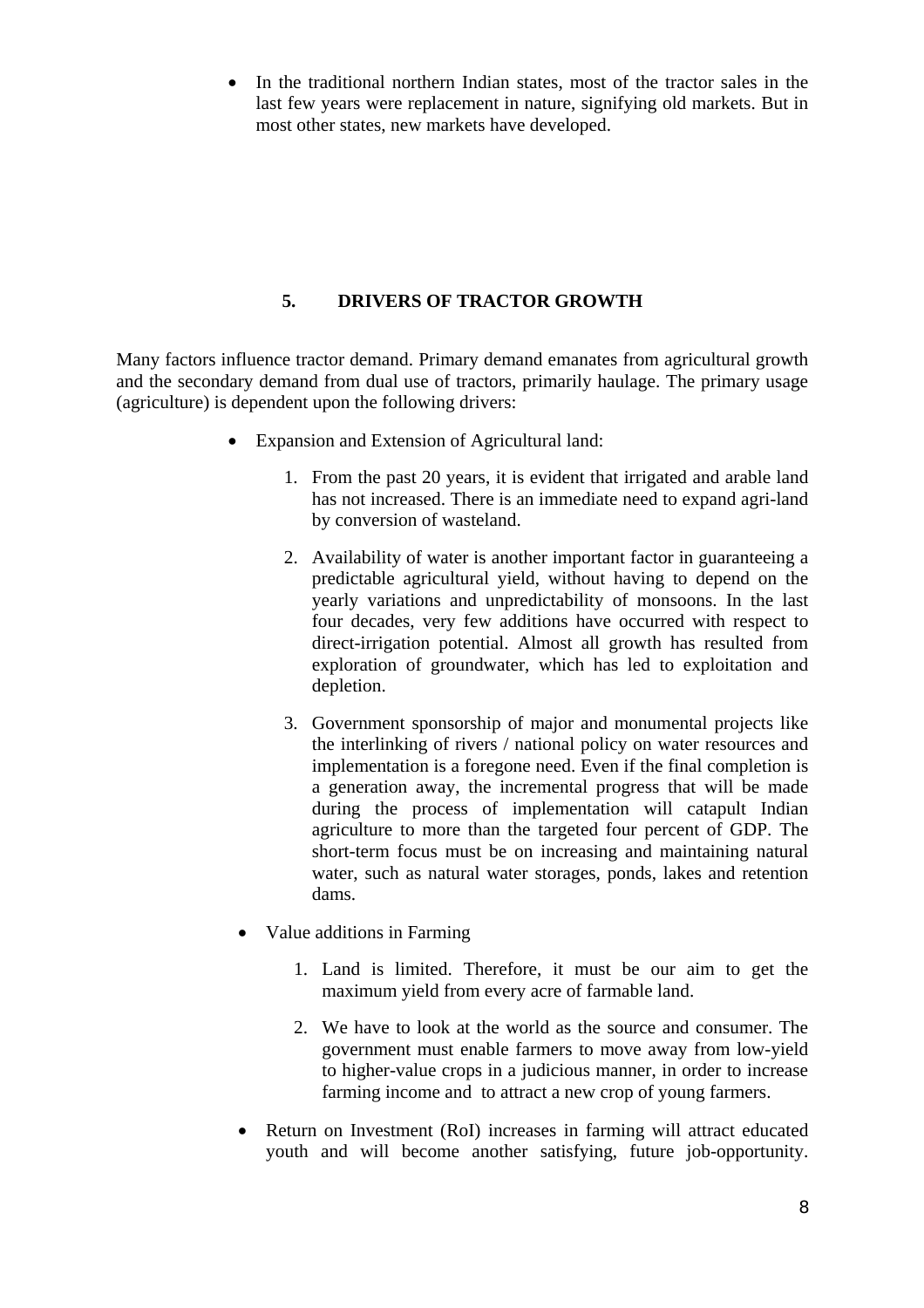Mechanization will, therefore, justifiably increase, helping the tractor industry as a whole.

- 1. RoI can increase only if price uncertainty and distress-selling can be controlled. Storage of produce and the creation og infrastructure to distribute on the world market is one solution.
- 2. Integration of Indian farmers to the world of commodity trading needs to be expedited – road, rail, port and airport infrastructure must be enhanced to expedite delivery.
- Credit and money availability has always been a big factor in the tractor industry's and mechanization's fortunes. The government must initiate a long-term policy of zero or marginal interest rates to enhance the use of agricultural mechanization.
	- 1. Post-harvest use of agricultural mechanization and the sophistication in accessories and supplements are inadequate There is a need to selectively subsidize these initiatives for a short time to popularize usage and acceptance.
	- 2. Commercial banks must be free to offer finance to all deserving customers with clear intention to pay. At the same time, there must be a clear and transparent process to weed out fraud and 'no intention to pay' categories. There needs to be a uniform loan policy and standardized application format across all banks.



**Source: CRIS INFAC** 

## **6. INDIAN AUTOMOBILE POLICY -- KEY FEATURES**

Why important?

- Fully liberalized, de-licensed industry with 100 percent foreign direct investment (FDI) permitted
- Progressively reducing fiscal burden
- Fiscal incentives for R&D expenditures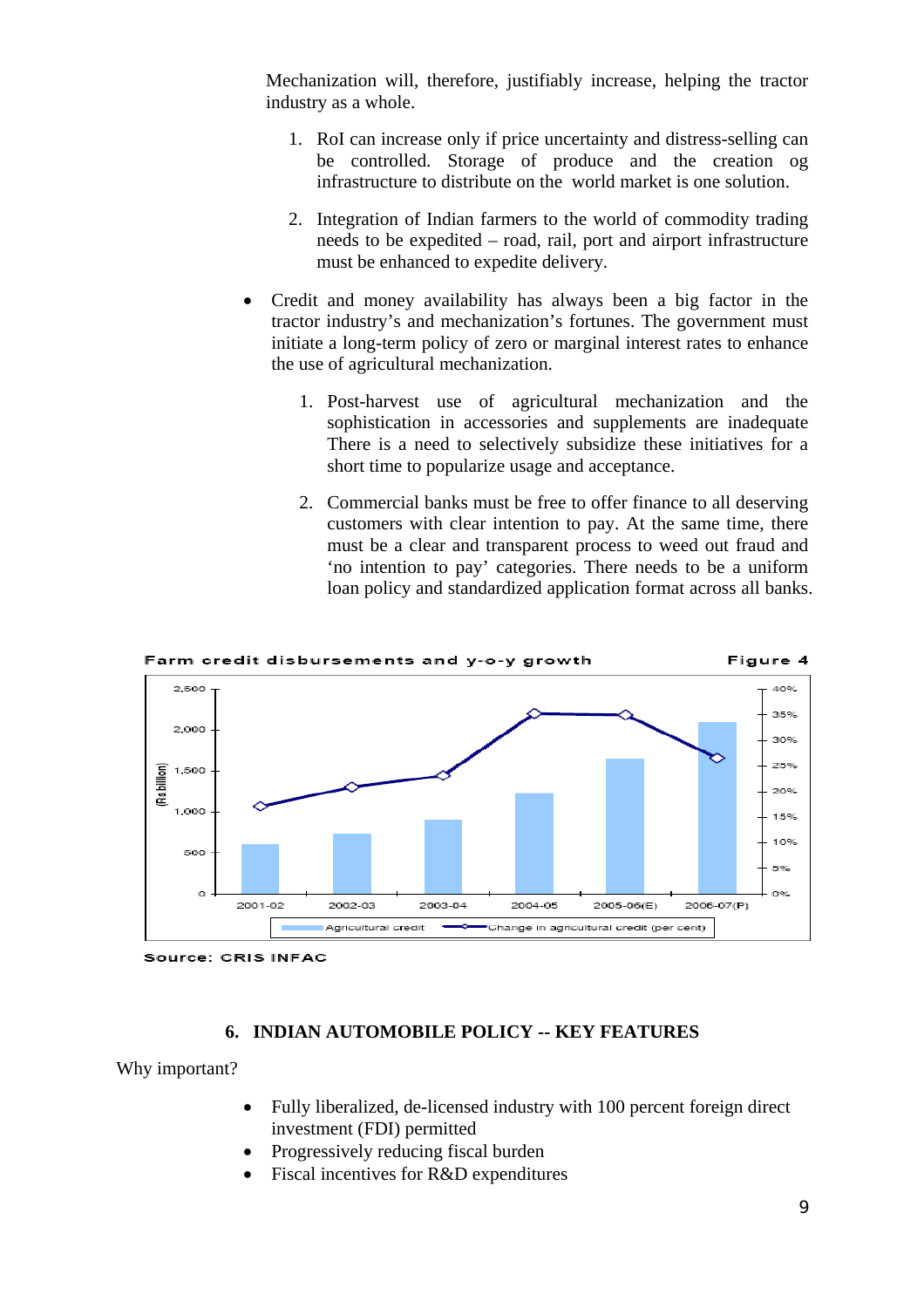- Tightening safety and performance regulations
- Export promotion, encouragement to "brand" India
- Policy Aims to (i) Establish a globally competitive automotive market in India, (ii) Double its contribution to the economy by 2010, and (iii)Make India a global hub of automotive manufacturing.

## **7. AUTOMOTIVE MISSION PLAN 2016**

- US\$145 billion turnover by 2016.
- Ten percent contribution to GDP
- Create 25 million additional employment.
- Focused action plan on
	- –Demand creation, brand building & infrastructure
	- –International trade
	- –Competitiveness in manufacturing and technology
	- –Human resource development
	- –Environment and safety



Figure 7. Goals of Automotive Missions Plan - 2016

### **8. TESTING FACILITIES**

- 1. A tractor testing facility is currently available in India at CFMT & TI, Budni. Test facilities and testing equipment are given herewith as Annex II. (Where is Annex II?)
- 2. National Automotive Testing and R&D Infrastructure Project (NATRIP) is underway, which is the country's first comprehensive initiative to equip India with state-of-the-art automotive testing, homologation and precompetitive/generic R&D infrastructure to meet national requirements by 2015.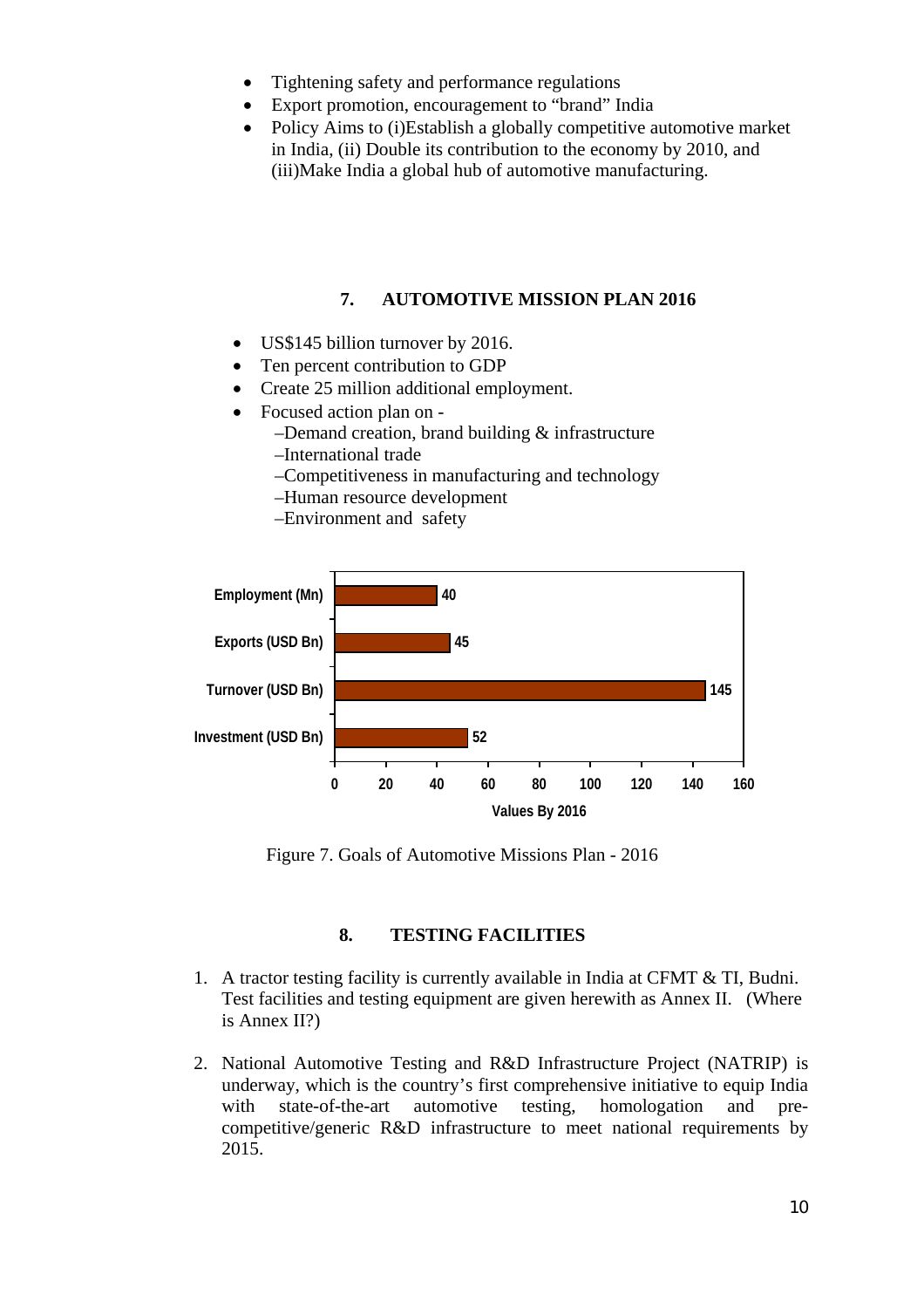Key Benefits of NATRIP:

- Creation of infrastructure to enable the government to introduce global vehicular safety, emission and performance standards
- Encouraging larger value addition within the country leading to higher sectoral contribution to the economy by way of revenues and employment.
- Facilitating development and mass production of high-technology driven, affordable and globally acceptable automotive products
- De-bottlenecking exports of automotive products

# **9. CHALLENGES FOR TRACTOR INDUSTRY**

1. Buying Capacity - Reducing of average age of tractor buyers from the age group of above 40 to younger people

- Increasing demands
- Higher expectations on comfort levels
- Importance for styling and appearance
- Better finish (Paint finish like cars)
- Importance for brand identities
- Fuel economy
- Awareness about latest technologies
- Likes on new models
- Longer life resale value
- 2. New Product Development
	- Rapid prototyping-component development
	- Engine performance power train research and development
	- Styling availability of latest softwares and technologies
	- Accelerated testing techniques reduce the development lead time to help industry to introduce new models in shorter periods
- 3. New RegulationsEmission norms in near future Bharat TREM IV / EURO 3/ US TIER 3
	- Homologation test facilities
	- Dedicated engine development test cells and research labs
	- Accelerated durability test rigs
	- Engine performance improvement
- 4**.** New RegulationsNoise/Safety/Other Regulations
	- NVH Center of Excellence
	- –Availability of anechoic chambers
	- –Quiet rooms for subsystem level development
	- –Latest software tools for NVH(spell out)
	- –Specialized test tracks
	- Center of Excellence for passive safety
		- –Roll over testing